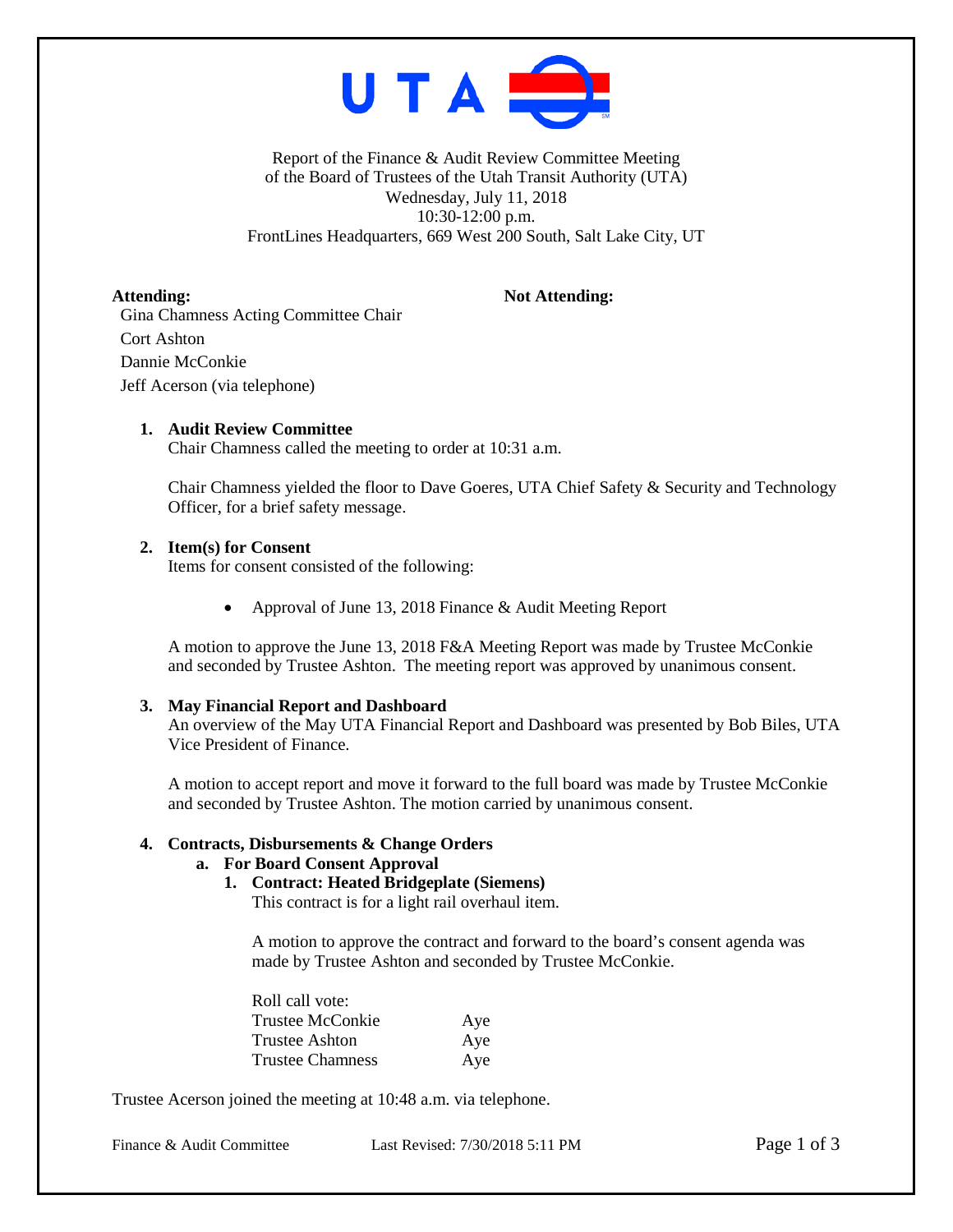## **2. Grounding Contact Assembly (Siemens)**

This contract relates to the light rail overhaul project.

A motion to approve the contract and forward to the board's consent agenda was made by Trustee Ashton and seconded by Trustee McConkie.

| Roll call vote:         |     |
|-------------------------|-----|
| Trustee McConkie        | Aye |
| Trustee Ashton          | Aye |
| <b>Trustee Acerson</b>  | Aye |
| <b>Trustee Chamness</b> | Aye |

#### **3. Contract: Bearing Tapered Assembly (Kaman)**

This contract relates to light rail vehicle maintenance. A question was posed regarding the purchase and contract procedures. Todd Mills, UTA Senior Supply Chain Manager, responded.

A motion to approve the contract and forward to the board's consent agenda was made by Trustee McConkie and seconded by Trustee Ashton.

| Roll call vote:        |     |
|------------------------|-----|
| Trustee McConkie       | Aye |
| <b>Trustee Ashton</b>  | Aye |
| <b>Trustee Acerson</b> | Aye |
| Trustee Chamness       | Aye |

#### **4. Contract: Core Routes Consultant (Jarrett Walker and Associates)**

Laura Hanson, UTA Planning Director, presented on this contract. Questions were asked and discussion ensued.

A motion to approve the contract and forward to the board's consent agenda was made by Trustee Ashton and seconded by Trustee McConkie.

| Roll call vote:         |     |
|-------------------------|-----|
| Trustee McConkie        | Aye |
| Trustee Ashton          | Aye |
| Trustee Acerson         | Aye |
| <b>Trustee Chamness</b> | Aye |

# **b. For Board Review**

## **1. Low-No Battery Electric Buses (New Flyer)**

An explanation of the terms of the contract was presented by Steve Meyer, UTA Interim Executive Director. Questions were asked and discussion ensued.

A motion to approve and forward the contract to the board for review was made by Trustee Ashton and seconded by Trustee McConkie with the stipulation that a presentation be given to the board explaining the details of the project. Mr. Meyer indicated that due to the production timelines, he plans to use his executive emergency approval authority to keep this project on schedule.

#### **5. Pre-Procurement Update**

An informational review of upcoming procurements was given by Mr. Meyer and UTA staff. The